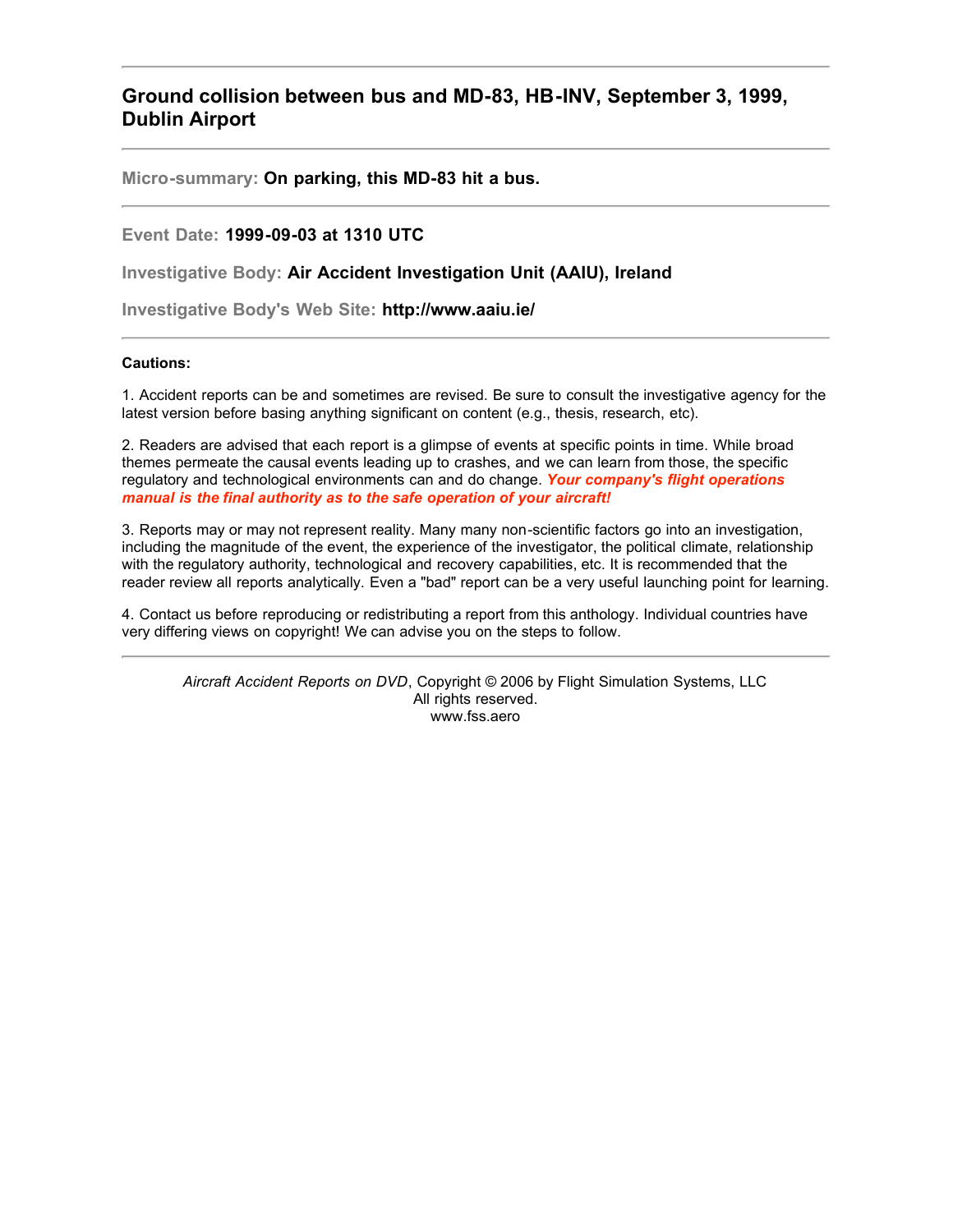*AAIU Report No. 2000/013 AAIU File No. 1999/0058 Published.: 11/09/02* 

| <b>Aircraft Type and Registration:</b> | MD83,                           | HB-INV    |
|----------------------------------------|---------------------------------|-----------|
| <b>No. and Type of Engines:</b>        | 2 X JT8D-219                    |           |
| <b>Aircraft Serial Number:</b>         | 49359                           |           |
| <b>Year of Manufacture:</b>            | 1987                            |           |
| Date and Time (UTC):                   | 3 Sept '99                      | 13.10 hrs |
| <b>Location:</b>                       | Stand 32 Dublin Airport         |           |
| <b>Type of Flight:</b>                 | <b>Public Transport</b>         |           |
| <b>Persons on Board:</b>               | 133                             |           |
| Injuries:                              | Nil                             |           |
| <b>Nature of Damage:</b>               | Damage to left wing outer slat  |           |
| <b>Commanders Licence:</b>             | Air Transport Pilots Licence    |           |
| <b>Commanders Age:</b>                 | 60 years                        |           |
| <b>Commanders Flying Experience:</b>   | 13,000 hours                    |           |
| <b>Information Source:</b>             | Aer Rianta Duty Officer         |           |
|                                        | <b>AAIU</b> Field Investigation |           |

#### **SYNOPSIS**

The aircraft taxied on to Stand 32 at Dublin Airport at 13.10 hours on 3rd September, 1999. The Captain manoeuvred the aircraft on to the yellow taxiline. Before reaching the stop point at the hammerhead however the left wing forward slat came in contact with a bus parked in the area of the stand. The rear window of the bus was shattered on impact and the forward slat and wing tip were damaged.

### **1. HISTORY OF THE INCIDENT**

#### **1.1 Eyewitness Recollection**

The Captain manoeuvred his aircraft on to the yellow taxiline of Stand 32. He saw the Marshaller and the two Wingmen, one on each side of the aircraft. The Captain was aware that there were several buses parked on the stand and slowed down the aircraft to a "very low taxi speed". He said the Marshaller moved slightly to the Captain's left and then signalled the aircraft to move ahead. The Captain then released the brakes to move forward to the hammerhead. However, the aircraft came to a sudden stop prior to reaching the hammerhead and the Captain realised that the aircraft had collided with the parked bus.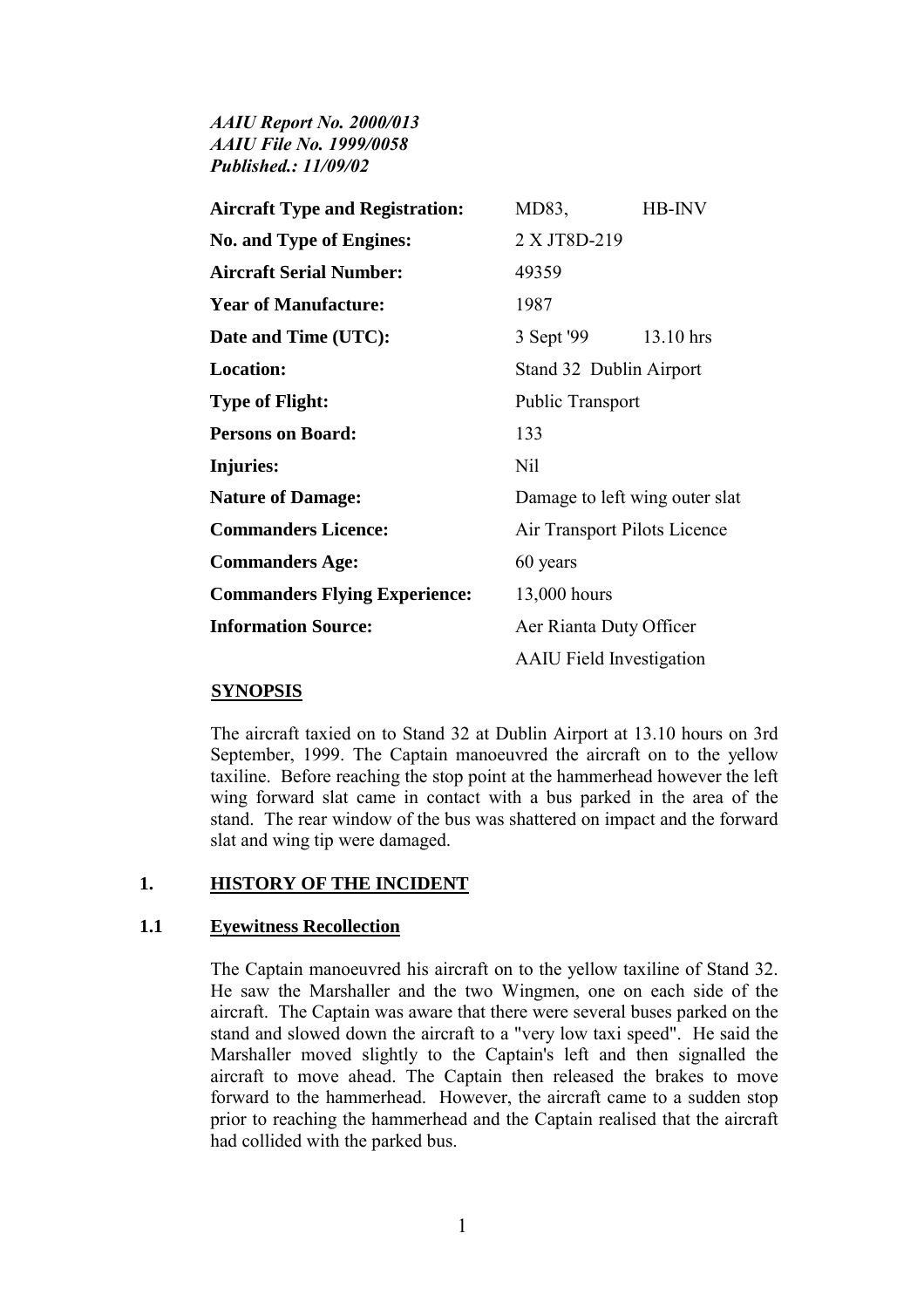The Marshaller said that whilst he was marshalling the aircraft on to Stand 32 he noticed five buses belonging to another aircraft operator parked to the right of his position. He could not see the stand red boundary line to his right. The Wingman stood by the buses. As the aircraft turned he thought the Wingman was about to give him a signal but the Wingman then dropped his hands. The Marshaller then continued to marshal the aircraft forward. As the aircraft straightened along the yellow taxiline the Marshaller was observing the nose wheel of the aircraft. He looked up to his right and realised that the left wing was going to collide with one of the buses. He raised his hands to give the stop signal by which time the left wing had impacted the rear window of the bus.

The Wingman said he took up a position near the buses which were parked over the red boundary line of Stand 32. As the aircraft taxied in he observed that the wing tip was dangerously close to one of the buses. He began to give a stop signal to the Marshaller. As the aircraft continued to swing to the right he discontinued the signal thinking that the aircraft was clear to proceed. He said that the aircraft straightened up quicker than he thought it would and the wing tip hit the rear of the bus. He said the Marshaller immediately signalled the aircraft to stop.

Another witness who was on the telephone in his office, 200 metres from the stand, said that he saw the aircraft approaching Stand 32. He said that he thought the aircraft was taxing "at a quick pace" but that it was difficult to be sure because of the distance from his office to Stand 32. He noticed some buses adjacent to the stand and then became aware that the aircraft's left wing had crashed into the rear of one of the buses. He could not see the Marshaller or the Wingman as there was a lot of equipment parked in the vicinity which restricted his view.

#### **1.2 Injuries to Persons**

There were no injuries sustained by crew, passengers, ground crew or others.

#### **1.3 Damage to the Aircraft.**

The area of impact covered from the wing tip inwards to a distance equal to the width of the rear of the bus. The left wing forward slat was damaged in addition to wing tip damage adjacent to the wing tip light housing.

#### **1.4 Other damage**

The rear window glass of the bus was shattered and there was damage to the window frame at the right and left supports.

#### **1.5 Aerodrome Information**

### **1.5.1 Apron Area**

Stand 32 is located at the Central Apron at Pier B. Construction work was in progress at a site in this area which covered an area previously occupied by Stands 25 to 30.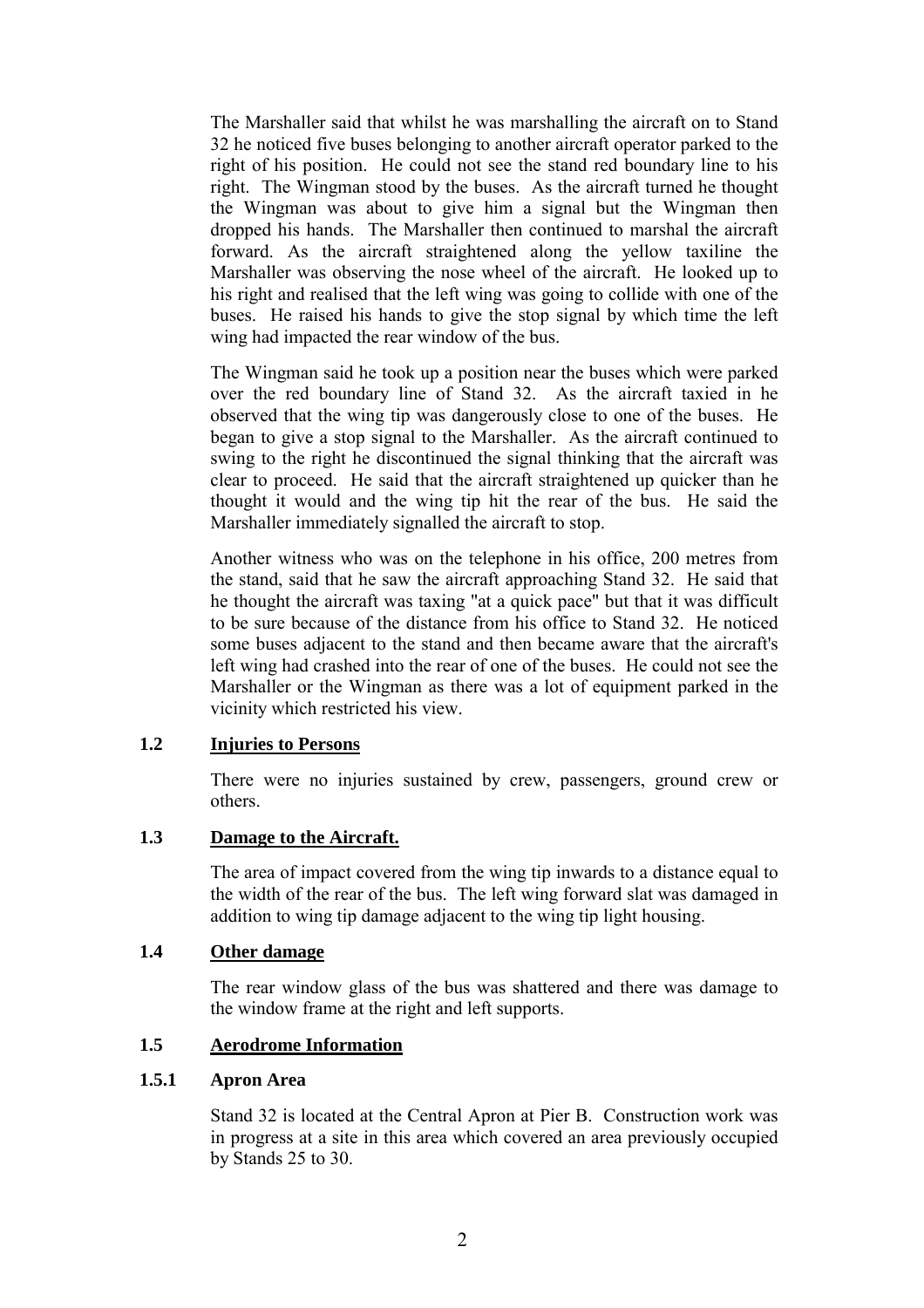Because of the proximity of construction vehicles entering and leaving this site several aircraft operators refused to have their aircraft marshalled on to the adjacent Stand 31. Most were concerned about the likelihood of the effect of FOD (Foreign Object Damage) due to the nearby transportation of building materials. Stand 31 therefore became redundant and was used by an aircraft operator as a site for the parking of their buses. At the time of the incident there were buses parked in this vicinity, five of which were parked either partially or wholly on Stand 32.

### **1.6 Apron Safety, Regulation, Monitoring and Enforcement**

Responsibility for the control of apron surface traffic rests with the Airport Authority. As stated in the Airport Directive No. 2 *"in pursuance of this responsibility the Airport Authority will regulate the parking of aircraft, and the movement of vehicles, equipment and pedestrians on the apron"* Section 5.2.1. of the Directive under marshalling states that "it is the responsibility of the Airport Authority to provide marshalling of aircraft at Dublin Airport. Marshalling services may be delegated to a designated Handling Agent or contracted Handling Agents".

In this case, marshalling services have been delegated to a contracted Handling Agent. Monitoring and policing of ground handling at Dublin Airport is carried out by the Airport Authority on an on-going basis. In all cases if any breaches of ramp safety are observed, they are normally brought to the attention of the offending company. The Authority stated to the investigation that all airlines/handling agents are notified by means of Aerodrome Notices of all or any physical changes airside, either of a temporary or permanent nature.

## **1.7 Additional Information**

The UK Civil Aviation Authority (CAA) have published a guidance document entitled "Airside Safety Management" (CAP 642) in response to the need for guidance about safe operating practices for all those engaged in activities taking place on the airside areas of airports and aerodromes.

With the support of industry and the UK Health and Safety Executive, the UK CAA established a joint Working Group to look at specific issues concerning aircraft and personal safety in the ground handling phase of airport operations. The move was in general accordance with the views of the UK Air Accident Investigation Branch.

The advice and guidance in CAP 642 is best described as 'Acceptable Good Practice' and represents an acceptable way of achieving a safe standard. It illustrates how risks might be identified and provides advice about how airside safety can be placed within the context of a systematic and structured management approach - a Safety Management System.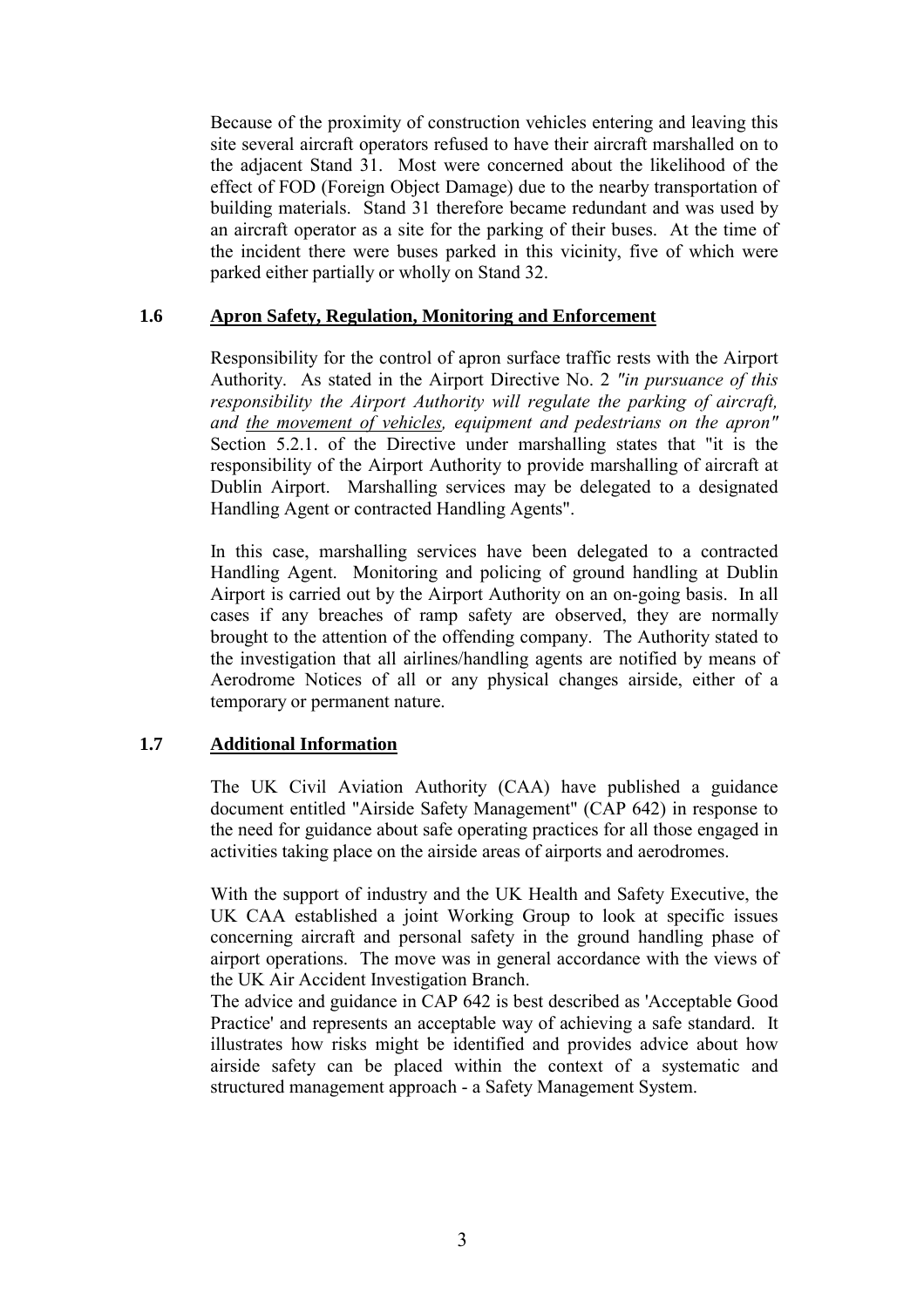### **1.7.1 Training and Training Records**

The following training records for the Marshaller and Wingman were provided by the contracted Handling Agents above with the dates on which courses were certified.

| Introduction                          | 18/03/99 |
|---------------------------------------|----------|
| Pre-Trip Procedure                    | 18/03/99 |
| Ramp Safety                           | 18/03/99 |
| Defect Reporting                      | 18/03/99 |
| Equipment Tug                         | 22/03/99 |
| Bel & Loader                          | 22/03/99 |
| Ground Power Unit                     | 23/03/99 |
| <b>Aircraft Marshalling</b>           | 23/03/99 |
| <b>Towable Passenger Step</b>         | 23/03/99 |
| <b>FEP Power</b>                      | 23/03/99 |
| Wing Walking                          | 23/03/99 |
| <b>Walk Round Checks</b>              | 23/03/99 |
| <b>Headset and Handset Procedures</b> | 21/05/99 |
| <b>Toilet Services Vehicles</b>       | 10/06/99 |
| Portable Water                        | 10/06/99 |

The two ground staff members received their training as part of a class recruited by the company in mid.March 1999. Training was given over a two week period and consisted of classroom instructions and ramp work. Some of the recruited personnel were let go by the company following the summer period and others were made permanent part-time staff.

## **2. ANALYSIS**

The Captain of the aircraft, the Marshaller and the Wingman were all aware of the proximity of the buses to the yellow taxiline along which the aircraft was about to be manoeuvred. The left wing impacted the rear of the bus from the wing tip to a point approx. 2 metres inboard from the tip. The aircraft would have to have been this distance to the right of the taxiline in order to avoid colliding with the bus. A witness who was at an elevated site 200 meters away said that the aircraft appeared to taxi "at a quick pace". The Captain said that he taxied his aircraft at a "very low taxi speed". Neither the Marshaller or Wingman made a comment in their statements regarding taxi speed. The Marshaller would have been approx. 38 meters from the Wingman and therefore reliant on signals from him during the marshalling process. He observed the Wingman about to give a signal to stop which would indicate that he was alert to the danger involved. However, no signal to stop came from the Wingman.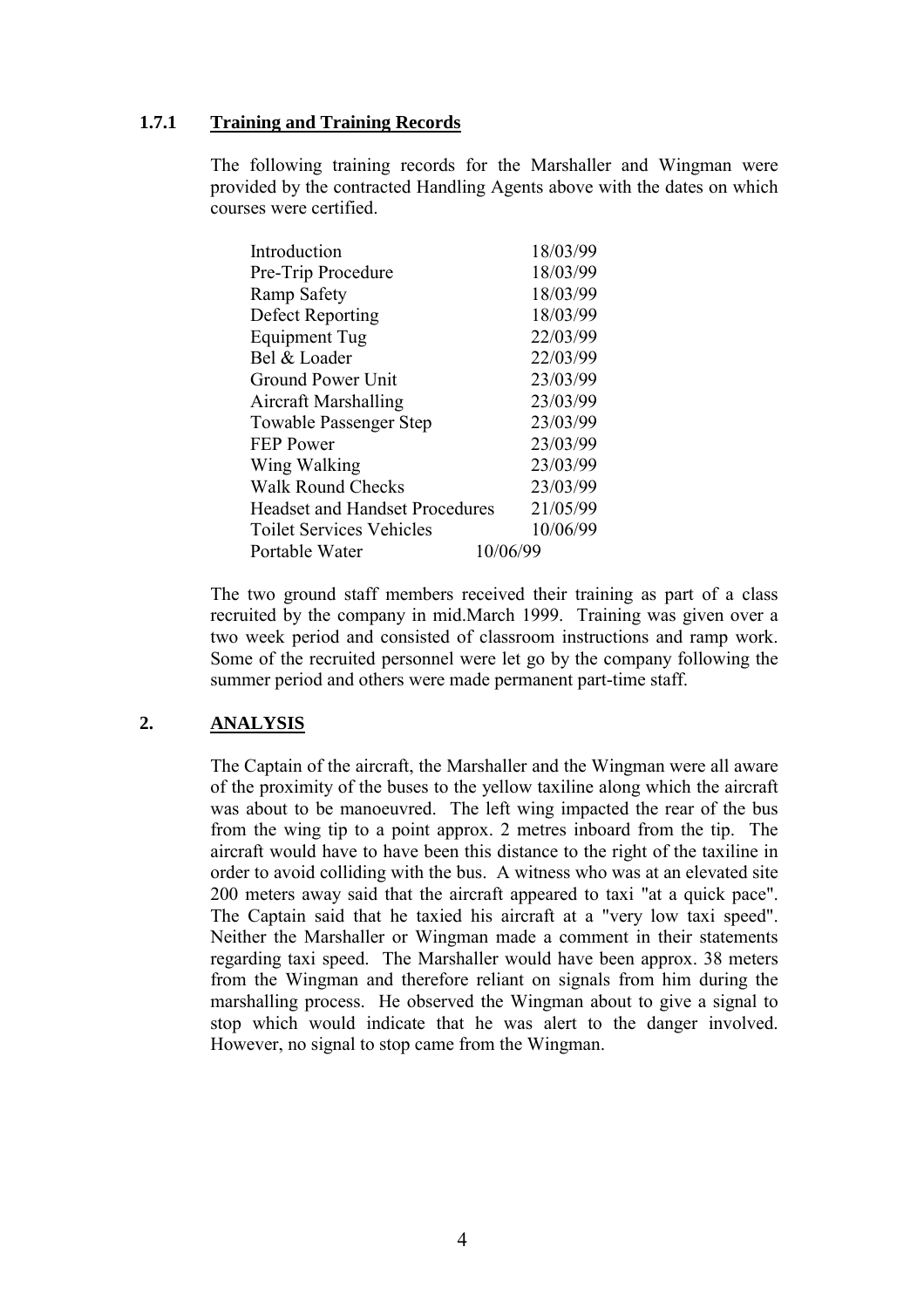# **3. CONCLUSIONS**

- **3.1** The passenger buses should not have been parked on Stand 32 within the limits of the stand area.
- **3.2** Being aware of the parked vehicles the Captain, Marshaller and Wingman should have exercised more caution in bringing the aircraft on to the stand.
- **3.3** The Marshaller should have ensured that the stand was cleared of all parked equipment prior to permitting the aircraft on stand.

# **4. SAFETY RECOMMENDATIONS**

- **4.1** The Airport Authority should ensure that all passenger vehicles in use on the airside have a designated parking area. **[\(SR 39 Of 2000\)](#page-0-0)**
- **4.2** The aircraft operators and ground handlers should ensure that all their passenger vehicles, in use on the airside, use the designated parking areas provided by the Airport Authority**. [\(SR 40 Of 2000\)](#page-0-0)**
- **4.3** The IAA should set up a working group consisting of the IAA, Airport Owner, and representatives of the different ground handling agencies/companies to formulate a set of requirements/criteria for the management and operation of airport apron areas, thereby providing a standard against which these operations will be audited and monitored. (SR 31 of 1997 and SR 52 of 1999 refers**) [\(SR 41 of 2000\)](#page-0-0)**
- **4.4** That within this IAA sponsored working group the CAA CAP642 document be considered as a basis for the working group deliberations. (SR 53 of 1999, SR 31 and SR 32 of 1998 refers) **[\(SR 42 of 2000\)](#page-0-0)**
- NOTE: Since this incident, the Airport Authority has commenced a major in-house training programme for all their airside staff. It is envisaged that this programme will be extended to provide materials to the aircraft operators/handling agents. The Authority will then formally audit the training conducted by all aircraft operators/ handling agents later in the year 2000.